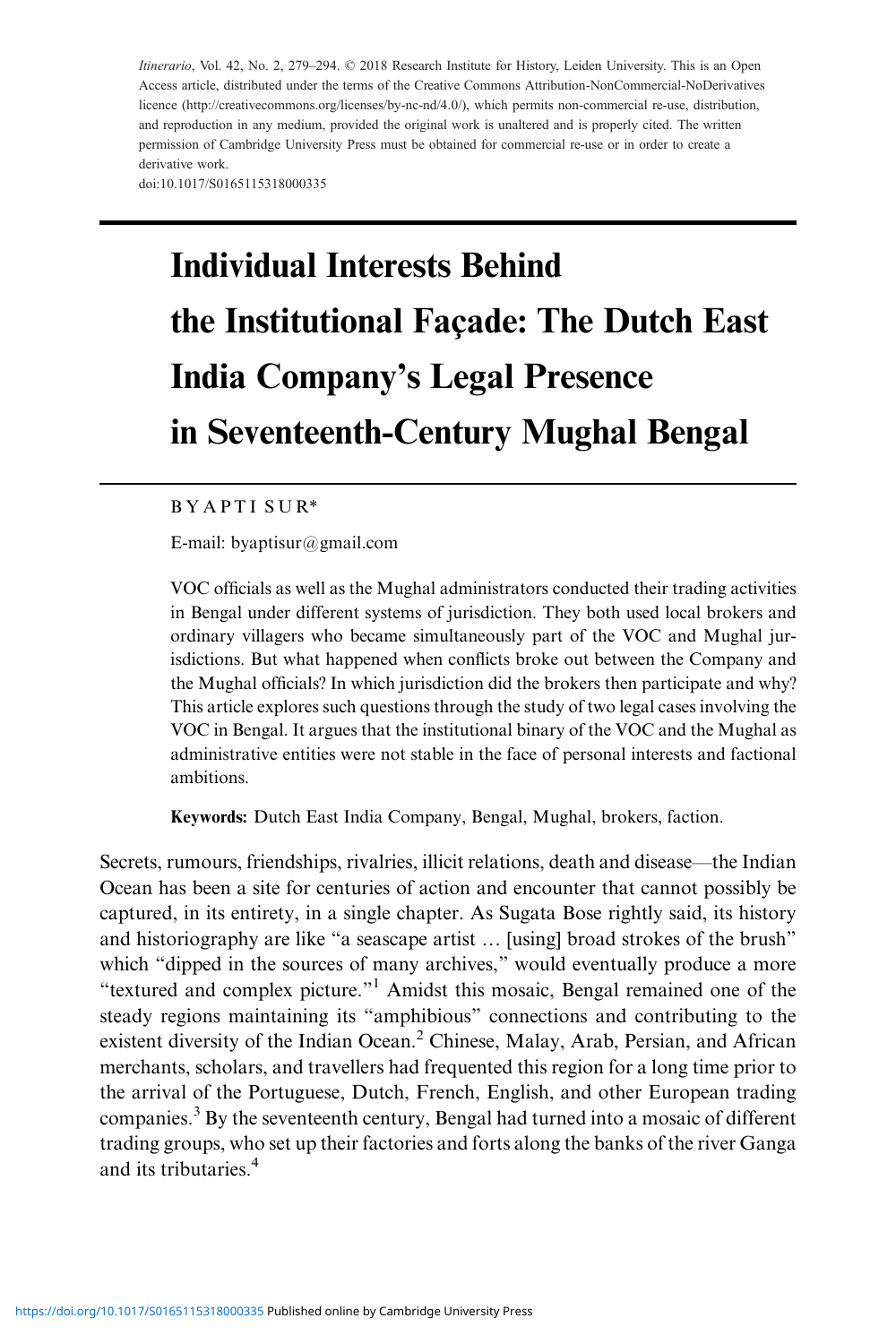The Dutch East India Company (Verenigde Oostindische Compagnie or the VOC), too, asserted its presence here. Beginning from the early years of the seventeenth century, the VOC grew steadily in Bengal in contention with the English and the other European companies.<sup>5</sup> They had factories in Chinsurah (Hooghly), Malda, Kasimbazaar, Dhaka, and other areas of Pipli, Balasore, and Patna, all of which were clubbed under the VOC possessions in Bengal.<sup>6</sup> These factories were supervised by a director and his council, who resided at the chief factory of Chinsurah (Hooghly).<sup>7</sup> Chinsurah came to be acquired by the VOC, along with Baranagore and Bazaar Mirjapur in 1656, as a lease from the Mughal emperor. $8$ 

The nature of the Company's presence in Bengal has been considered purely commercial in the existent historiography.<sup>9</sup> Studies on the interactions between the VOC and the local merchants or the Mughal administrators have, therefore, remained mostly confined to a mercantile context. Works of scholars like Om Prakash and F. S. Gaastra have examined these relations for Bengal. While Om Prakash concluded that the Mughal merchant-officials extorted the VOC and the local brokers there, Gaastra argued that the VOC either competed or collaborated with the local merchants.<sup>10</sup> In a broader Indian Ocean setting, Ashin Das Gupta characterised Indian merchants as being in a "partnership" with the Dutch East India Company.<sup>11</sup> Subrahmanyam introduced a politico-economic angle by describing the occasional clash between powerful Mughal "portfolio-capitalists" and VOC (and EIC) merchants as "contained conflict."<sup>12</sup> New studies of the local-Dutch relations in Bengal have been developed in recent years by scholars like Markus Vink and E. A. Alpers. They have pointed out not only Bengal's importance in the VOC slave trade in the Indian Ocean but also its extended connection to trans-Atlantic slavery.<sup>13</sup>

These different labels – conflict, partnership, collaboration, competition – created within the existent historiography conform to a neat, binary segregation of two groups: the Indians and the Dutch. But in a fluid setting like Bengal more complex situations arose. For example, one wonders about the position of local brokers who were bound by their contract to the Company's legal purview while simultaneously being subjected to the Mughal jurisdiction in Bengal. What happened in case of a conflict between them and the Company – was it resolved by the *qazi* (an Islamic judge) or brought to the Company's court at Batavia? Or in cases of conflicts among VOC officials, were the brokers getting involved in the Company's legal processes? Such questions can be answered by going beyond the segregation of the "Indian" and "Dutch" to get a better understanding of the ambiguous worlds of these actors. This article aims to do this by examining two such VOC cases involving extra-Dutch actors with a focus on the way these cases were framed before being forwarded to the courtroom to examine the process of gathering evidences and testimonies. In the process, it becomes apparent that overlapping jurisdictions unleashed a process of legal negotiations, adaptations, rejections, and appropriations that paradoxically eliminated and yet reinforced the binary division of Dutch and Indian.

But before proceeding further, it is imperative to provide a glimpse of the jurisdictional situation of the VOC in seventeenth-century Mughal Bengal. All local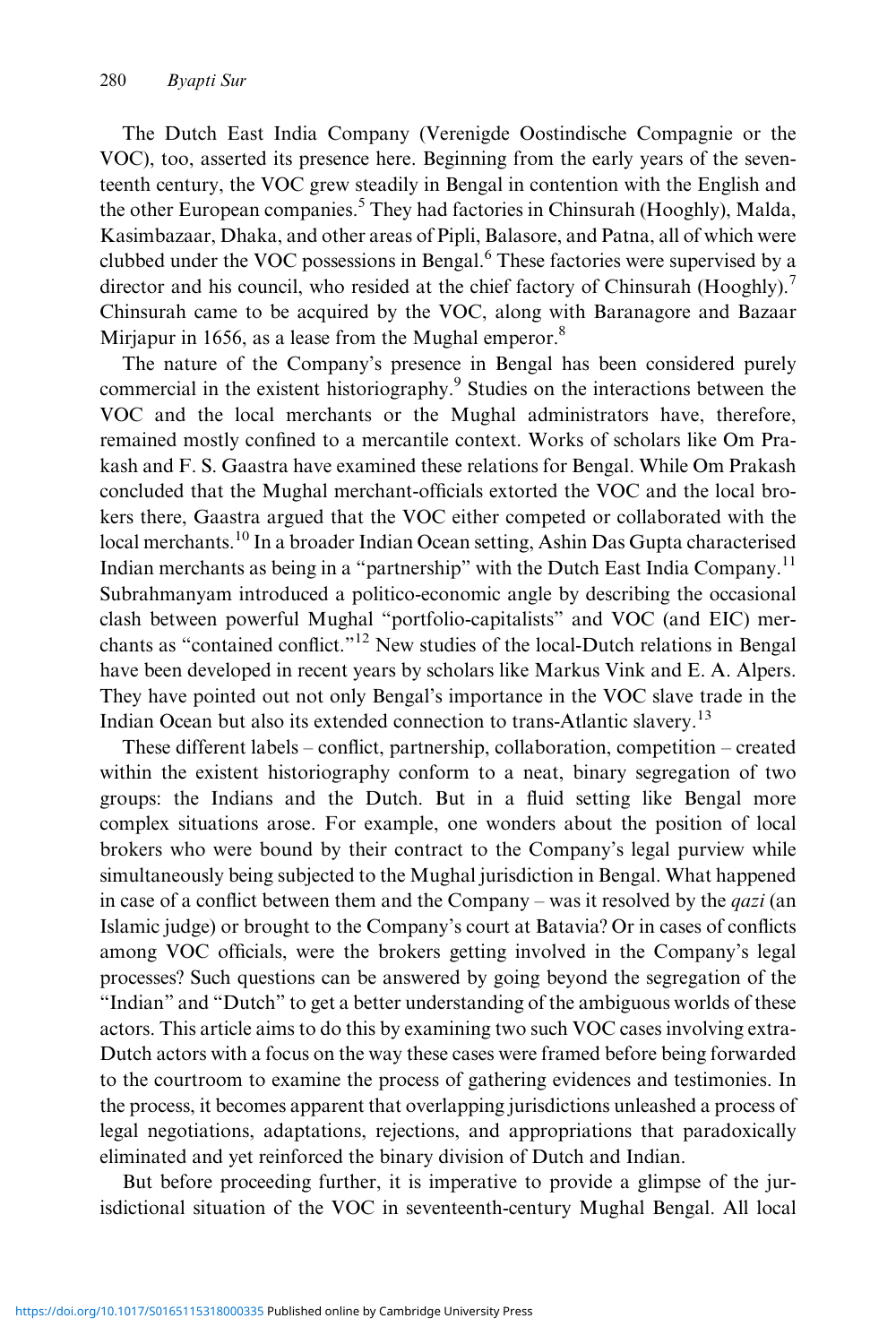inhabitants of the area, irrespective of their religious or ethnic distinctions, were subjected to Mughal jurisdiction for both civil and criminal cases.<sup>14</sup> The VOC, on the other hand, much like other foreign groups, was allowed to exercise their own jurisdiction over their own employees.<sup>15</sup> It was in Batavia (modern day Jakarta) that the highest court of justice, the Raad van Justitie (Council of Justice) was located. All Dutch East India Company servants who were working in Asia and the Cape, as well as all the vrijburgers (free-citizens) living in these places, were to be tried in the Raad van Justitie.<sup>16</sup> The Company was allowed to continue its commercial operations in Bengal only if they abided by the rules of the Mughal firmans. This overlapping legal coexistence was not a problem until conflicts broke out between the Mughal administrators or the local brokers and the Company personnel. It is in this setting of multiple legal dynamics that the following cases unfurl.

# Case A: Partners in Crime

In the year 1684, the Heren XVII (the Company's chief board of seventeen directors) in the Dutch Republic sent an investigating committee to check into corruption among its officials working in the Indian factories of the westerkwartier (western quarters). This included the coast of Coromandel, Malabar, Surat, Ceylon, and Bengal; instructions were given to make special checks in Bengal.<sup>17</sup> Hendrik Adriaan van Reede tot Drakenstein (1636–1691) was appointed as the commissioner-general of this committee.<sup>18</sup> His position and power rested above all governors and directors in the places he was supposed to visit and investigate. The instructions, nevertheless, explicitly asked him to forward all allegations reported against any official to the Hoge Regering (High Government), so that the Raad van Justitie had the final say.<sup>19</sup> Those beyond the Company's jurisdiction suspected or found guilty of corruption were to be left at Van Reede's discretion. This possibly included the local brokers and other villagers whose services were used by the Company, but over whom the VOC had no absolute jurisdiction.

By 1686, the committee had investigated in Bengal and produced extensive reports on persons suspected of corruption. On a quick glance, there was nothing in these names to raise suspicion. There was, however, more to it when examined beyond the surface. On tracing the network of friends and family of the persons accused by Van Reede, a pattern could be immediately discerned. It was evident that only certain people came to be targeted by the committee. The pattern that tied them all together was their connection to the family Van Goens. The story then became much easier to reconstruct. The governor-general of Batavia, Rijkloff van Goens (1678–1681), and his son, Rijkloff van Goens Junior, had been strong political opponents of Van Reede. Their differing opinions and open attacks on each other are apparent in the VOC records that make no attempt to hide this hostility.<sup>20</sup> It naturally spilled over into the factions of their respective friends and families who were also a part of the VOC administration. For instance, several charges were made against Jan Pit, the gezaghebber (chief) of the factory in Kasimbazaar and assistant to the Company's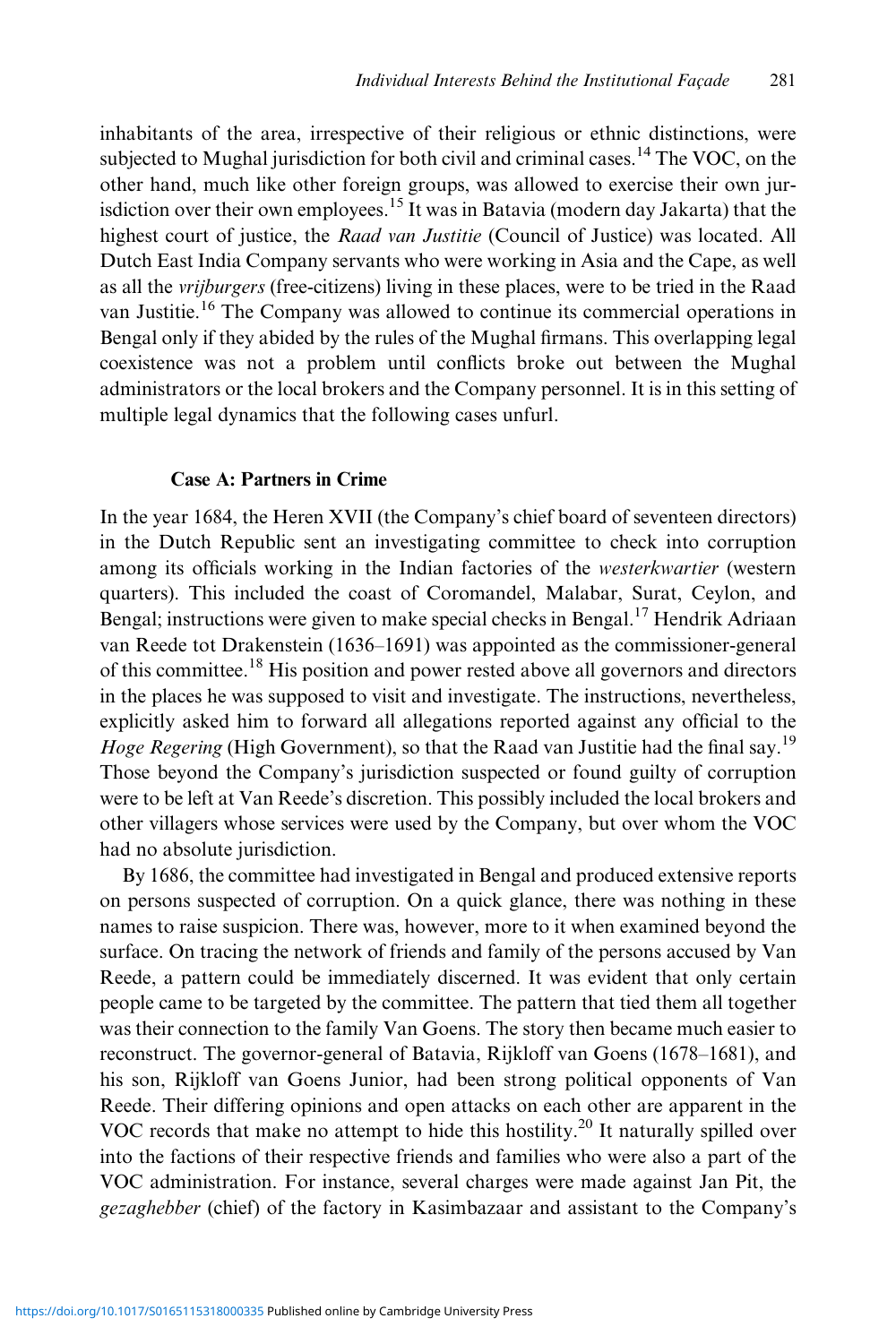director in Bengal. Pit was accused of several offences by Van Reede, from toll evasions to embezzlement of the Company's treasury to forming a "kleine compagnie" (small company) for illegal trade.<sup>21</sup> Martin Pit, who was the brother of Jan Pit, happened to be a member of the Raad van Indië (Council of Batavia) at that time. Martin Pit had been recommended for this position by Van Goens Jr., as is evident from a letter written in 1683 to the Heren XVII. It left a vital clue to the close ties between the Pit brothers and the family of Van Goens and explains Van Reede's targeting Jan Pit. $^{22}$ 

It is necessary to understand that in the Dutch elite society of the seventeenth century, political factions constituted the core of survival.<sup>23</sup> Factions were mostly made up of familial relations and close friends. Friendships were often strengthened through intermarriage between families and were secured through distribution of offices among members of the faction. This meant that fathers, sons, brothers, uncles, and sons-in-law were not only family members but also colleagues at work who stuck together. They formed familial-friendly factions that were underlined by common blood ties, similar ideological beliefs, and political affiliations catalysed by shared interests for profit and honour. They recommended each other for appointments and promotions at work and supported each other in times of personal crisis, offering financial help to save social positions. It was thus a mechanism of social defence designed to preserve public image and higher status.<sup>24</sup> The presence of multiple different factions meant that they often clashed with each other, with most members of a particular faction becoming political opponents of their rival faction. Though not a frequent practice, sometimes disgruntled members could switch sides and change their factions. Factionalism, thus, remained an indispensable tool for climbing the bureaucratic ladder and formed an integral part of the VOC administration in Bengal.

Van Reede and his committee members had the open support of one of the prominent directors of the Heren XVII, Joan Huydekoper van Maarsseveen indicating that they belonged to the same faction.<sup>25</sup> On the other hand, Van Reede's allegations were aimed not just against Pit, but also his friends Martin Huijsman (the former VOC director of Bengal) and Nicolaas Schagen (the then-director of the factory at Hooghly), suggesting that they all belonged to the same faction.<sup>26</sup> The Van Goens were also a part of this faction, as can be ascertained from the names of Huijsman and Schagen appearing as recommendations in the same letter by Van Goens Jr. to the Heren XVII.<sup>27</sup> What was clearly at play here were factional forces of personal alliance and revenge, under the façade of the larger institutional legal apparatus. It demonstrates the use of institutional facilities and the initiation of legal procedures at a formal level to serve informal ends. The committee under Van Reede was created as an official measure with the intention of finding corruption among the VOC's servants. But in practice, it was reduced to a political tool designed to catering to personal and factional interests.

To prove their allegations against Jan Pit and his associates, Van Reede and his committee had to provide evidences. Many of these came in the form of testimonies by local brokers working for the Company. In the reports of the committee, Van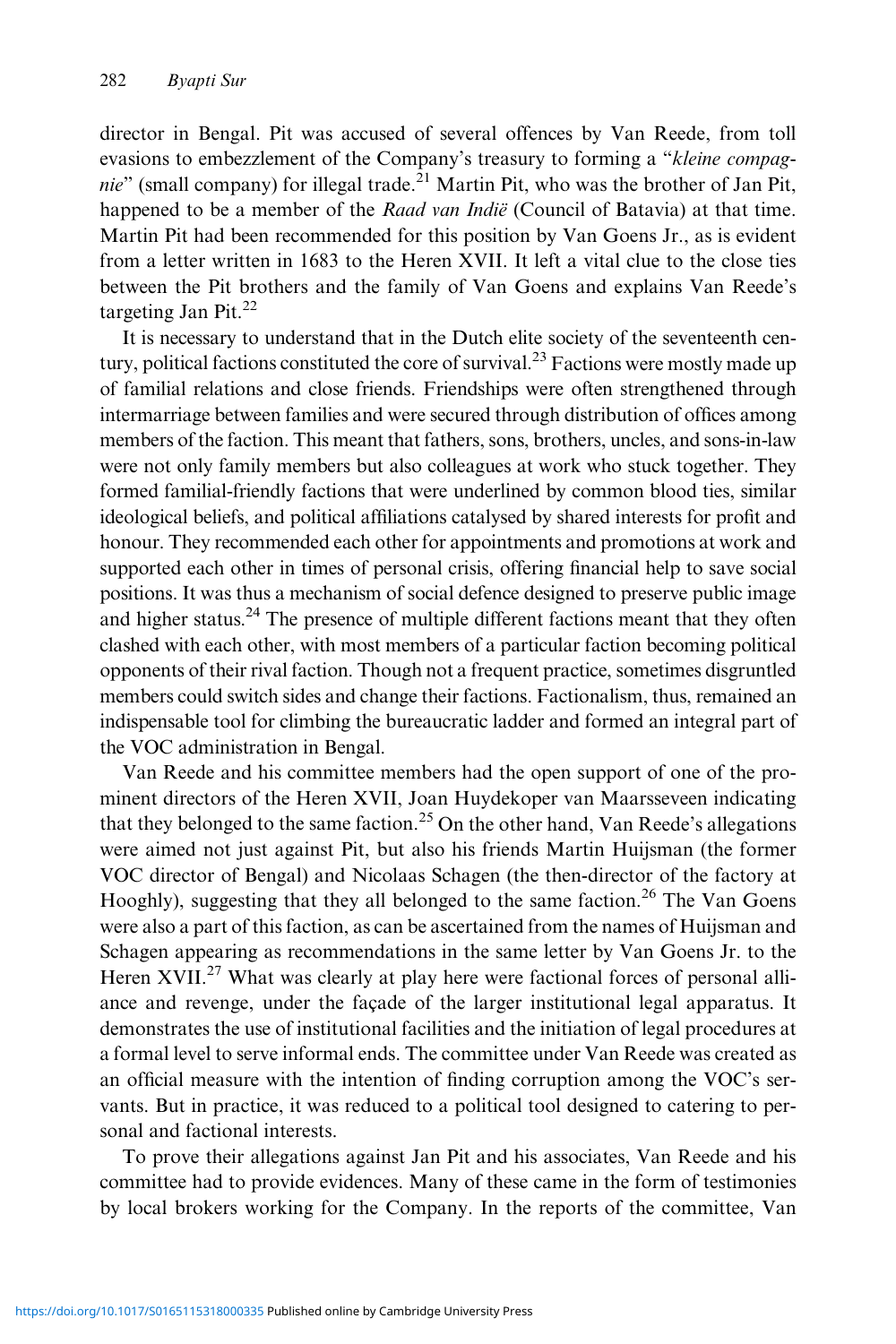Reede explicitly named three Indian merchants who had collaborated with Pit and the other officials. They were Deepchand (written as Diepsient), Kalyan Das (as Caljandas), and Jai Biswas (as Siaijwiswas), alias Ramsen (as Ramceen). By using their account books, accompanied by testimonies of other brokers, the committee tried to frame Pit (gezaghebber in 1683), Huijsman (director of Bengal in 1684), and others of fraud in the Company.<sup>28</sup> These officials were charged with having traded illegally in the name of their Indian brokers, while giving them certain commissions in return.<sup>29</sup> Another broker named Jadu (written as Satu/Satou) provided his testimony to the committee against Pit and the three brokers, Biswas, Deepchand, and Das. In the sources, his testimony appears to be translated from Bengali to Dutch, and reads as follows:

> "I, Jadu, working as a broker in the service of this Honourable Company have, according to the order of the Honourable Lord Hendrik Adriaan van Reede, lord of Mijdrecht, translated with the intention of being committed for the same purpose, the words of Kalyan Das as they have been written in the abovementioned extract from his account books concerning the trade that was conducted between him and the Honourable Company's servants since the year 1679 to the end of the year 1686 and this has been compared with a corresponding note that has been signed by me, to which I declare to agree as the truth; and I have signed it with my own hands. Hoogli, 15th April 1686 (written below)

This is the signature of Jadu, the broker of the Dutch Company."<sup>30</sup>

In the same light, the name of Ramu Dutt (written as Rammoedet), a bania (merchant) working as a *factoor* (*gomoshta* or agent) for the Company also surfaced in the committee's reports. Ramu Dutt confessed to being part of the illegal trade dealings in 1683 when Pit used him to sell Pit's private goods to Jai Biswas.<sup>31</sup> Van Reede not only praised Dutt for his testimony but also consolidated his position in the Company. Jadu, too, was highly recommended by Van Reede and assigned the task of assisting in the supervision of textile quality control.<sup>32</sup>

The inclusion of these local testimonies was remarkable for two reasons. First, the instructions of the Heren XVII for the committee included the following injunction:

> "All the information and evidences should be so provided, that they can help the jurist in making a judgement, by basing his decree or sentence on these available information (as evidences). But if the aforementioned information comprises only of the testimonies given by the moors and the heathens, or extracts from their account books, they should be corroborated by the testimonies of honourable and trustworthy Christians or others who suffice (this criterion)."<sup>33</sup>

The fact that the testimony of brokers like Jadu were inherently untrustworthy, despite the oath that they were required to take when entering the Company's service, implied a typical legal paradox.<sup>34</sup> By making the brokers take an oath to adhere to the Company's rules, they were subtly brought under the Dutch legal purview. But at the same time, creating a hierarchy in their credibility as witnesses led the VOC to resort to what Lauren Benton called out as the "politics of difference."<sup>35</sup> Extending jurisdiction over these brokers indicated their inclusion in the VOC legal structure. But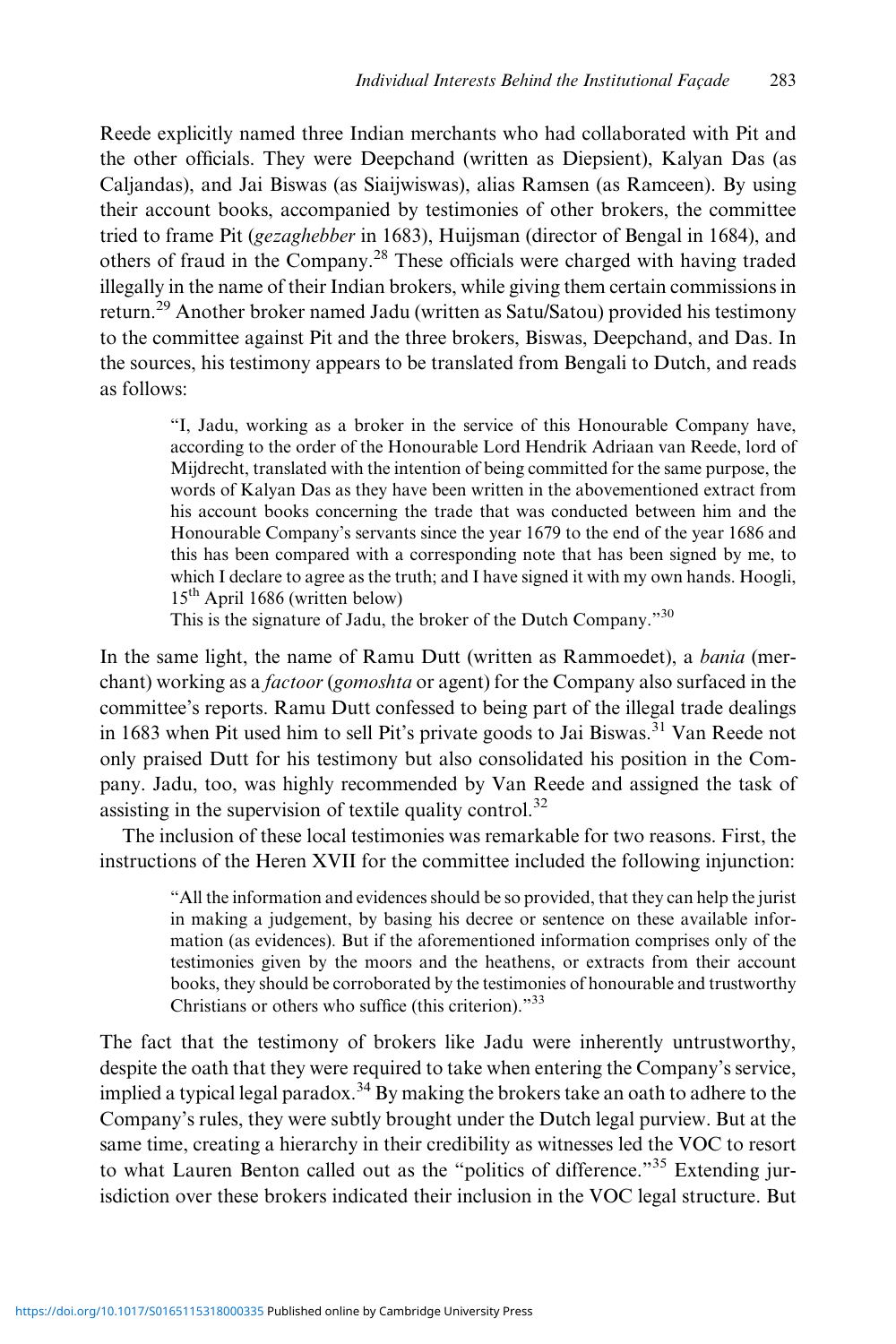at the same time, demeaning the weight of their testimonies triggered a formal structuring of difference in the Company's judicial lingo. $36$ 

A second aspect worth noting is the motive that led the likes of Jadu to actively participate in the VOC's legal forum. In the year before Van Reede, Isaac Soolmans was appointed as the VOC commissioner for investigating the factories in Bengal. In 1684, a series of testimonies by the brokers revealed that the trio of Biswas, Deepchand, and Das were appointed in the service of the Company from the time Jacob Verburg became the VOC director in Bengal. Soolmans and his secretary, Adriaan van Ommen, reported that this trio of brokers was chosen over Hajiram Tandon (Hasjeram Thenden) and Murali Chaubey (Moereli Sjoebe), despite the two having served the Company faithfully for a long time.<sup>37</sup> Shortly thereafter, the broker Jadu declared that Jan Pit had made Jai Biswas the most important broker. Biswas's dominance was so great that he managed to convince the Company to dismiss Jadu from its service by accusing him of fraud.<sup>38</sup> Soolmans reported that he later discovered that Biswas was not to be trusted, and therefore wrote to Marten Huijsman, the then-director, about his suspicions. Huijsman, who belonged to Pit's faction, replied to Soolmans by stating that Jadu and Biswas were in the same party and Jadu, therefore, was not a friend of the Company's.<sup>39</sup> This earlier conflict involving Jadu and the three brokers led by Biswas made its impact in 1686 (when Van Reede was the commissioner), inducing Jadu to provide his willing testimonies against his fellow brokers to the committee.

This opens up the world of local merchants in Bengal, and paints a picture equally dotted with rivalries and factionalism. Family and friendships here, too, tended to form an essential part of mercantile bonds, as is evident from numerous examples among brokers who worked for the Company. Often brothers, sons, uncles, or friends of a certain broker replaced him, when he could not continue working in his position. One of the brokers mentioned above, Kalyan Das, was the son of Rangordas, who had also worked for the VOC.<sup>40</sup> The young son of Deepchand named Kamalnayan was already considered to be in line to be hired as a broker by the Company, when he came of age.<sup>41</sup> The son of the Company's chief weaver Bolleram, named Ghanashyam (written as Genesam), also worked for the Company.<sup>42</sup> In the autobiography of a seventeenth-century bania merchant, Banarasidas from Jaunpur, such bonds were further confirmed. Banarasidas's friend Dharamdas was also his business partner.<sup>43</sup> That family members could also be trading partners is evident: Banarasidas's father, Kharagsen, invested in a joint business with his uncle, Sundardas.<sup>44</sup> Examples from the Bengali literature of the time also provide hints about such familial mercantile bonds.<sup>45</sup> The fact that local merchants preferred to keep their family ties within their communities and friends is evident from the incident of Dhanapati's marriage with Khulana, in the *Chandimangal*.<sup>46</sup> The author, Mukundaram, narrated how Khulana's father, himself a merchant from the *gondhobanik* (perfumes and aromatic commodities trader) community explored all possibilities of a suitable groom for his daughter, keeping in mind the condition that the groom had to be exclusively from the same trading group.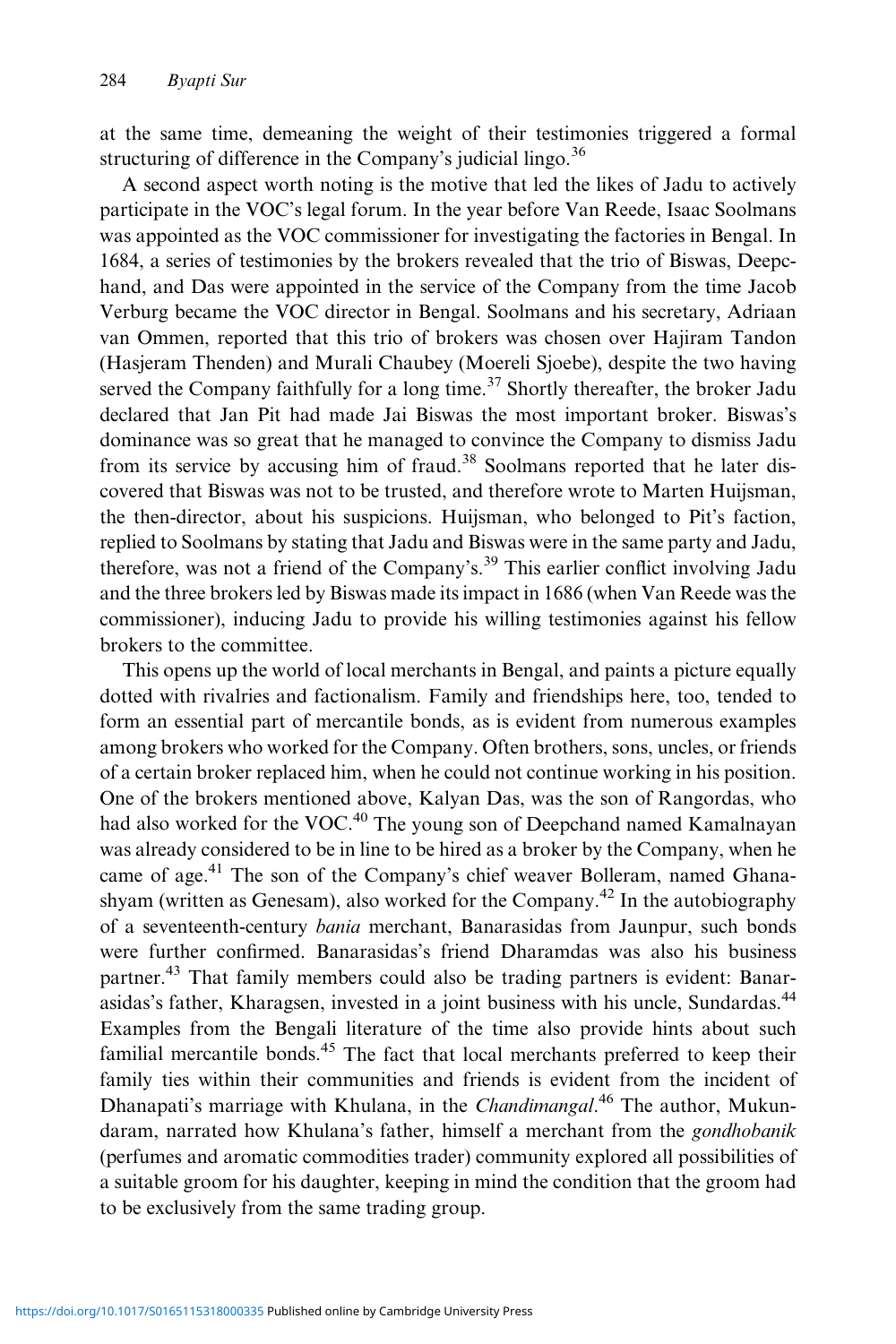Clearly then, the Indian merchants were also divided among themselves into competing factions that could merge their conflicts with the ongoing factional politics of the Company (see Appendix for Case A). With factions revolving around families and friends on both sides, it is possible to understand why the VOC in Bengal accommodated the local brokers in their legal space and why the brokers, on their part, participated in the Company's legal trials. Both groups often had overlapping interests that tied them to one stretched network for fulfilling their individual and factional ambitions. This case brings forth this point in the backdrop of the VOC's pluralistic legal existence. It shows the use of the Company's formal legal apparatus to serve personal politics while carefully including extra-Dutch actors in its jurisdiction. At the same time, it shows the mechanism of creating differences through reduced credibility of the local brokers' testimonies in their legal participation. Notwithstanding such differences, the merchants in Bengal actively engaged with the Company's legal administration to serve their own competitive needs in alliance with the Company's numerous factions, which dismissed the binary assertions of "Dutch" and "Indian".

# Case B: The Death of Bolleram's Widow

If ever there was a case in the Company's legal history that involved all layers of political and judicial authorities – from the Raad van Justitie to the qazi and from the Heren XVII to the Mughal emperor Aurangzeb – then this was it. Both Om Prakash and F.S. Gaastra have written about this case.<sup>47</sup> But the Indian side of the story was quickly passed over, missing the nuances of this unique legal encounter in 1672. It all began when Bolleram Sjoudhuri (or possibly Boloram or Bhole Ram Chowdhuri), the Company's masterhaspelaar (seniorHeren XVII in the Republic).

With both the Mughal and the Dutch authorities involved, the case was presented at both the court of the qazi in Bengal and the Raad van Justitie in Batavia.48As the case proceeded to the higher authorities and investigations began things became more and more interesting. The first accusations seem to have come from Herman Fentzel (koopman or official in the rank of a merchant in Hooghly) and Jacob Verburg (gezaghebber at Kasimbazaar), who announced having seen Ranst torturing the woman. Being present during the interrogation, they saw him hanging the widow with her hands tied with ropes for an hour and treating her like a slave. According to their testimony, thus, the widow succumbed to this torture. The fact that allegations were raised against Ranst by Verburg and Fentzel proves that they were not on good terms with the director and presumably belonged to rival political factions. The animosity possibly owed its origin to the days when Ranst first arrived in Bengal in 1669. Between 1671 and 1672, he was openly accused by Fentzel and Verburg of illegal trade, when the commissioner Willem Volger was present there.<sup>49</sup> But the friendship between Ranst and Volger prevented the latter from bringing any charges against Ranst. Such politics of factional allegations which we saw at play earlier now makes its intrusion in this incident.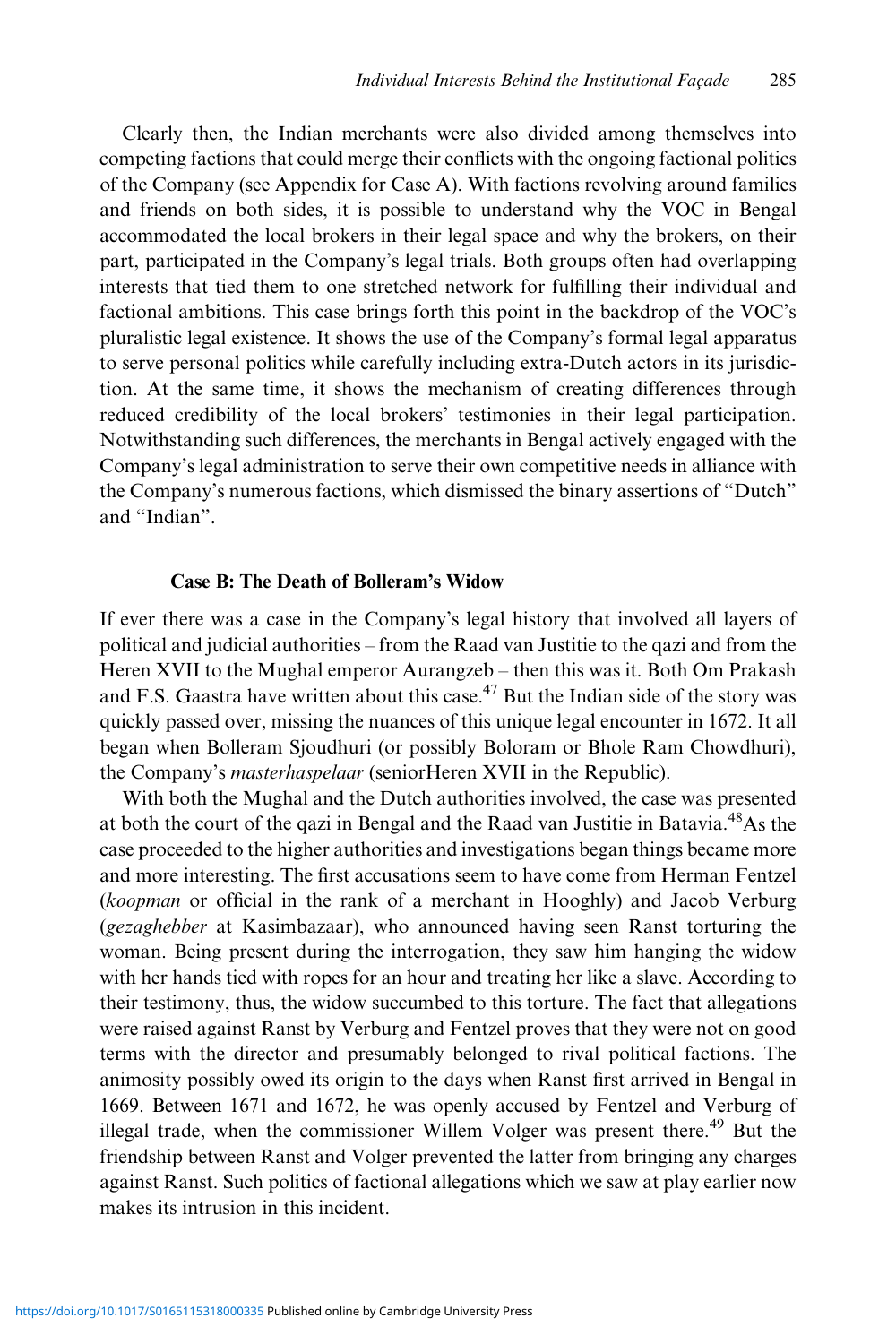At the qazi's court, Verburg and Fentzel's allegations were strengthened by the accusations of Malik Qasim and Shaista Khan.<sup>50</sup> They blamed the Company under Ranst's authority of being reckless and not paying the due customs. Interestingly, they also accused the VOC of causing damage to the inhabitants of the villages in Bengal.<sup>51</sup> The *diwan* (revenue and finance official) of the province, Rai Nandalal, in fact sided with Verburg, claiming that the directors before Ranst had never been such a problem and had not caused so much trouble as Ranst did in Bengal.<sup>52</sup> In his defence, Ranst provided an apologia where he mentioned that Shaista Khan was anxious to protect his own trade from being hampered by the Company's presence and, therefore, made these false allegations.<sup>53</sup> Besides this, he along with his assistant Pieter Hofmeester, sought the help of Binod Ray (written as Binootray), the son-inlaw of Bolleram's widow. Binod Ray said that his sister-in-law had consumed opium because of the disgrace she faced after the interrogation at the Company's lodge. This caused her death, rather than the allegations of torture. The onderchirurgijn (junior physician) of the Company confirmed to this by claiming to have found traces of poison in the widow's blood. In addition, some Mughal administrators helped Ranst draft a complaint against Malik Qasim to be sent to the emperor Aurangzeb.<sup>54</sup> They were possibly, as Gaastra concluded, men waiting for a chance to displace Malik Qasim from his position. This case was eventually settled when the Heren XVII decided to pay the money demnded, freeing Ranst of the charges brought against him.<sup>55</sup> But they simultaneously sent Johannes Bacharus to the emperor Aurangzeb to plead their case and reclaim the money. (Ranst, nevertheless, had to be removed from his directorship, as fresh charges of financial mismanagement and illegal trade brought against him were proven  $-$  a story that is beyond the scope of our current discussion). $56$ 

This quintessential example of how jurisdictional overlaps led to problems in issuing clear legal pronouncements reveal two common factors, as seen in the previous case also. This includes the interplay of factional forces among Company officials while dispensing formal justice at Batavia, and the use of local agency and factional strife, combined with the Company officials' own factional politics (see Appendix for Case B). In this incident, the factional struggle of Verburg-Fentzel against Volger-Ranst-Hofmeester determined how and where the allegations were to be made. Mughal administrators like Malik Qasim or Shaista Khan were no ordinary broker but powerful "merchant-officials," who could force the very Company to bend to their jurisdiction.<sup>57</sup> Yet factional differences among themselves led some of these men to make room for the Company's legal politics within the Mughal administrative framework.

But there is another element in this case that needs to be pointed out. This was the refusal of the Heren XVII to accept Ranst's faults. The Haagse besogne (committee for handling the papers received from Asia) concluded that Ranst was innocent and had been falsely framed by Shaista Khan and his officials.<sup>58</sup> It revealed the Company's tendency to minimise the credibility of alternative, contesting legal authorities like the Islamic court relative to the VOC court. This is also clearly reflected in generic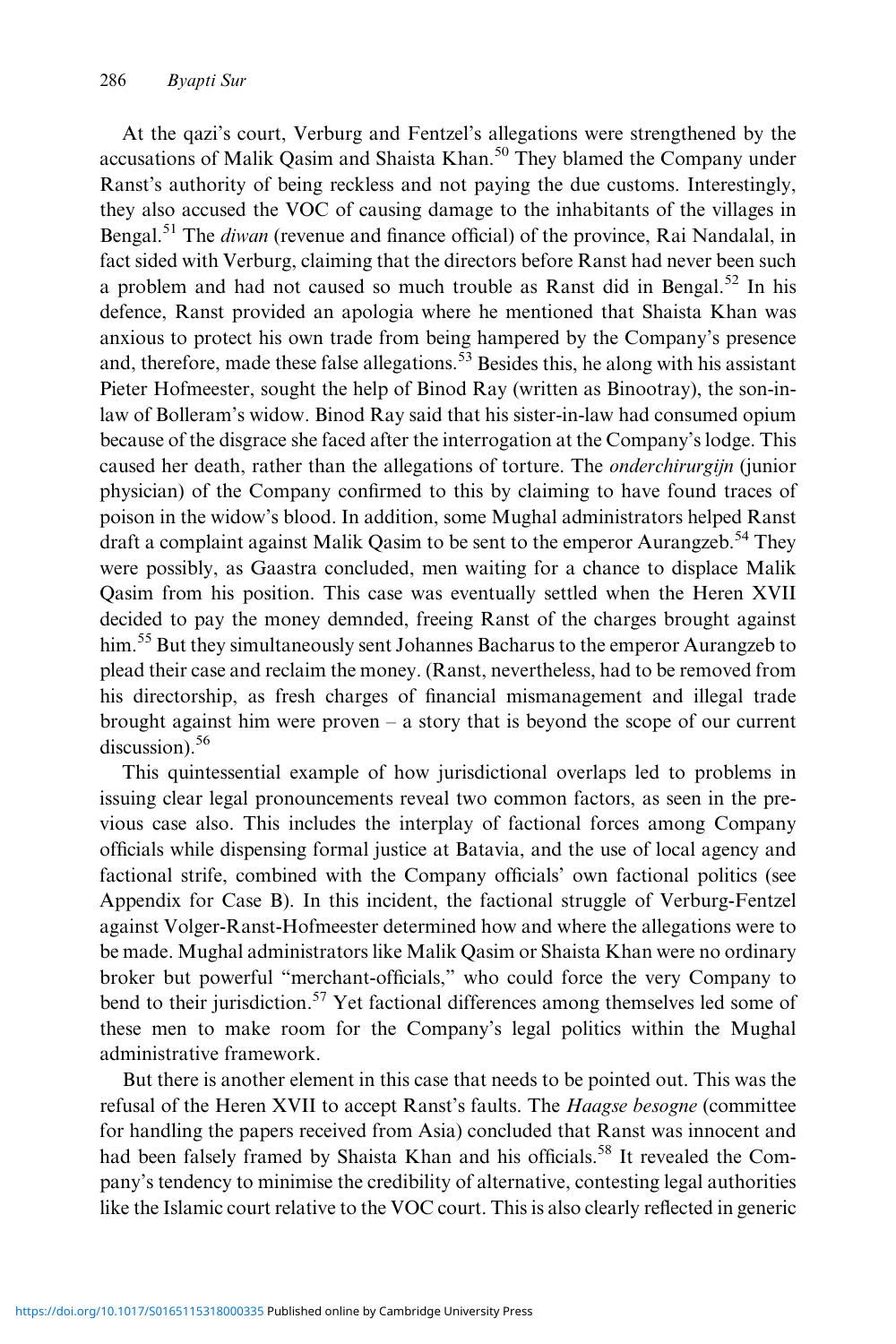VOC discourse about the inefficient administration of justice in the qazi's court. James Tracy points out how VOC officials regularly denounced the legal system of the Mughal empire as inferior to the Christian ethics and justice manifested in Dutch laws.<sup>59</sup> A farce was made of these claims when Company officials actually tried to break into the legal machinery of the Mughals by offering bribes to the qazi or the concerned parties. They spoke about this openly, while simultaneously venting their frustrations about their failed attempts to disturb the qazi's administration.<sup>60</sup> But their consistent efforts in writing about the "difference" of the Mughal legal system while trying to get a hold on it through informal means unfurled the process of pushing, goading, negotiating, and adapting to assert their formal presence in the midst of plural jurisdictions.

# Conclusion

Two cases of the VOC administering justice against its own employees have been examined here, in the backdrop of seventeenth-century Mughal Bengal. The process of their formation and execution with the involvement of extra-Dutch local actors as witnesses and plaintiffs has been studied. Exploring the legal dimensions of the VOC's presence in Bengal highlights the ambiguities and overlaps in exercising the Company's laws at a time and space where the Mughal jurisdiction was also simultaneously in operation. Unravelling the way these cases were framed and presented at the VOC court, therefore, helps bring about the nuances of the local and VOC relations. Three major aspects could be discerned from the cases discussed above. First, it was evident that the Company's formal legal machinery served as a façade for its inner personal factions. In both of the cases analysed here, Company officials remained embroiled in factional strife that culminated in raising allegations against opponent colleagues at the court in Batavia. Initiating a legal procedure in such instances, however, often required bringing in local parties to the story to frame the charges. This, in turn, increased the permeability of the VOC jurisdictional domain and made it more vulnerable to external penetration. But at the same time, non-Dutch actors were not officially allowed to be brought before the Company's legal forum. Yet there were occasions when their participation was inevitable or when the VOC officials in Bengal could themselves become an involved party in the trials at the Mughal qazi's court, as exemplified in the second case above. In all these circumstances, the Heren XVII denied the Mughal legal administration and non-Christian Company officials their full credibility on paper. Here we see a second aspect: the Company's tendency to subtly assert its position in the legal hierarchy above alternative jurisdictional domains and non-Dutch actors. The local brokers nevertheless participated in these legal processes, not just because of their contractual obligations to the VOC but also in their own interests. As has been shown here, they themselves were driven by competitive factional forces that could be merged with the Company's inner administrative factionalism. Thus, the third aspect of the Company's presence was this element of local participation, triggered by the brokers' own personal and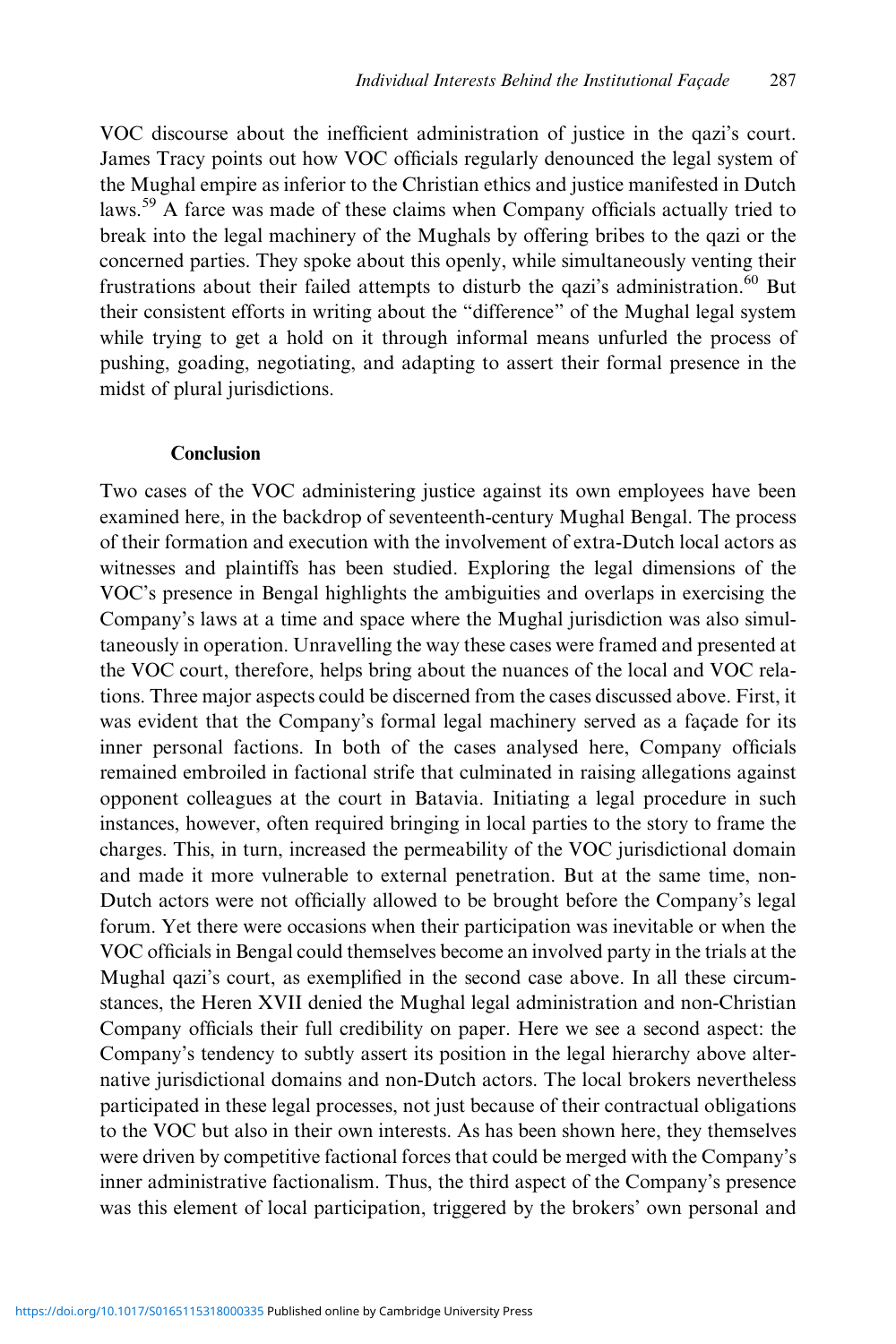factional ambitions. By summing up these arguments, it can be concluded that the legal practices of the VOC in Bengal went beyond the binaries of "Dutch" and "Indian" and were more muddled and dynamic than has been perceived in the historiography so far. And yet it also shows how this encounter formalised "difference" on paper through the informal means of negotiations, adaptations, and confrontations during its plural jurisdictional existence.

# APPENDIX FOR CASE A

Hendrik Adriaan van Reede (Commissioner-general of the investigation committee from 1684 to 1691)

> Huydekoper van Maarsseeveen (Director in the Heren XVII)

Isaac Soolmans (Second in rank in the Van Reede committee and former commissioner of Bengal)

> (brokers) Jadu

Ramu Dutt

Murali Chaubey

X Rijkloff van Goens Sr. (Governor-general of Batavia from 1676 to 1682)

> Rijkloff van Goens Jr., son of Rijkloff van Goens (Commissioner of Cape)

Jan Pit (*gezaghebber* in Kasimbazaar, former VOC director of Bengal)

Marten Huijsman (former VOC director of Bengal)



Hajiram Tandon<br>
|<br>
Kalyan Das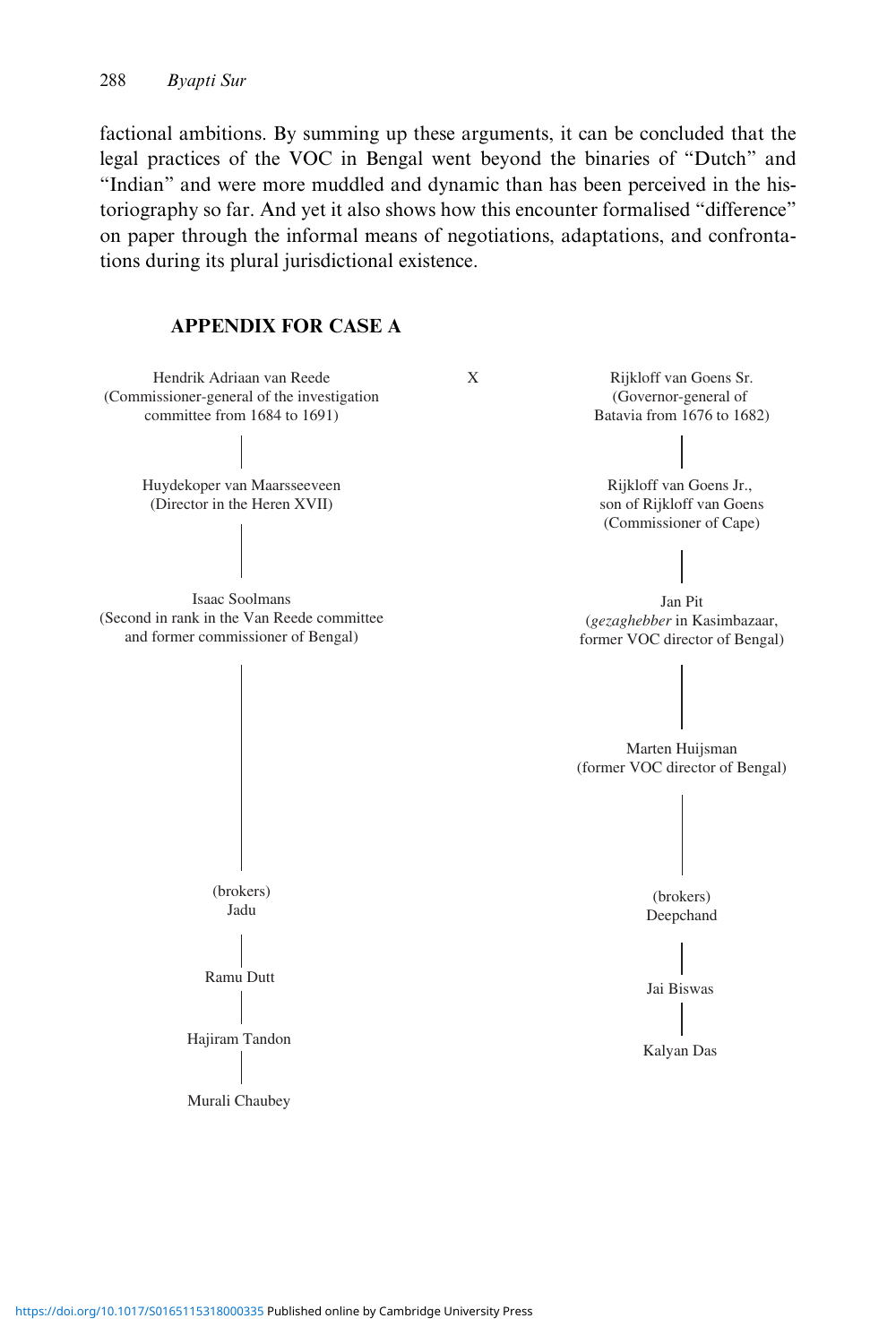X

# APPENDIX FOR CASE B

Malik Qasim (*faujdar* of Hooghly)

Shaista Khan (*subahdar* of Bengal)

Rai Nandalal (*diwan* of Hooghly)

Jacob Verburg (*gezaghebber*, chief of Kasimbazaar)

Herman Fentzel (position of *opperkoopman* in Hooghly)

### Bibliography

### Unpublished Primary Sources

National Archives, The Hague (NA):

- Archives of the Vereenigde Oostindische Compagnie, the Dutch East India Company (VOC).
- Archives of the *Hoge Regering*, Batavia (HR).
- Archives of the Van Goens Family.
- Aan. 1e afdeling ARA (Aan.).
- Collectie Hudde (CH).

The Archives of Utrecht, Utrecht (UA).

– Archives of the Huydekoper Family (FH).

### Published Primary Sources

- Allami, Abu'l Fazl. The Ain-i Akbari, edited by H. S. Jarrett, vol. 2. Calcutta: Asiatic Society of Bengal, 1891.
- Chakraborty, Mukundaram. Kabikankan Chandi, edited by Nilmoni Chakraborty. Bengali Printing Press: Kolkata, 1868.

Chijs, J. A. van der. Nederlandsch-Indisch plakaatboek, 1602–1811, vol. 1. Batavia: Landsdrukkerij; 's Gravenhage: Nijhoff, 1885–1900.

- Chowdhuri, Rohini, ed. and trans. Ardhakathanayak: A Half Story. New Delhi: Penguin Books India, 2009.
- Fawcett, Charles. The English Factories in India: The Eastern Coast and Bay of Bengal, vol. 4. Oxford: Clarendon Press, 1955.



Other Mughal officials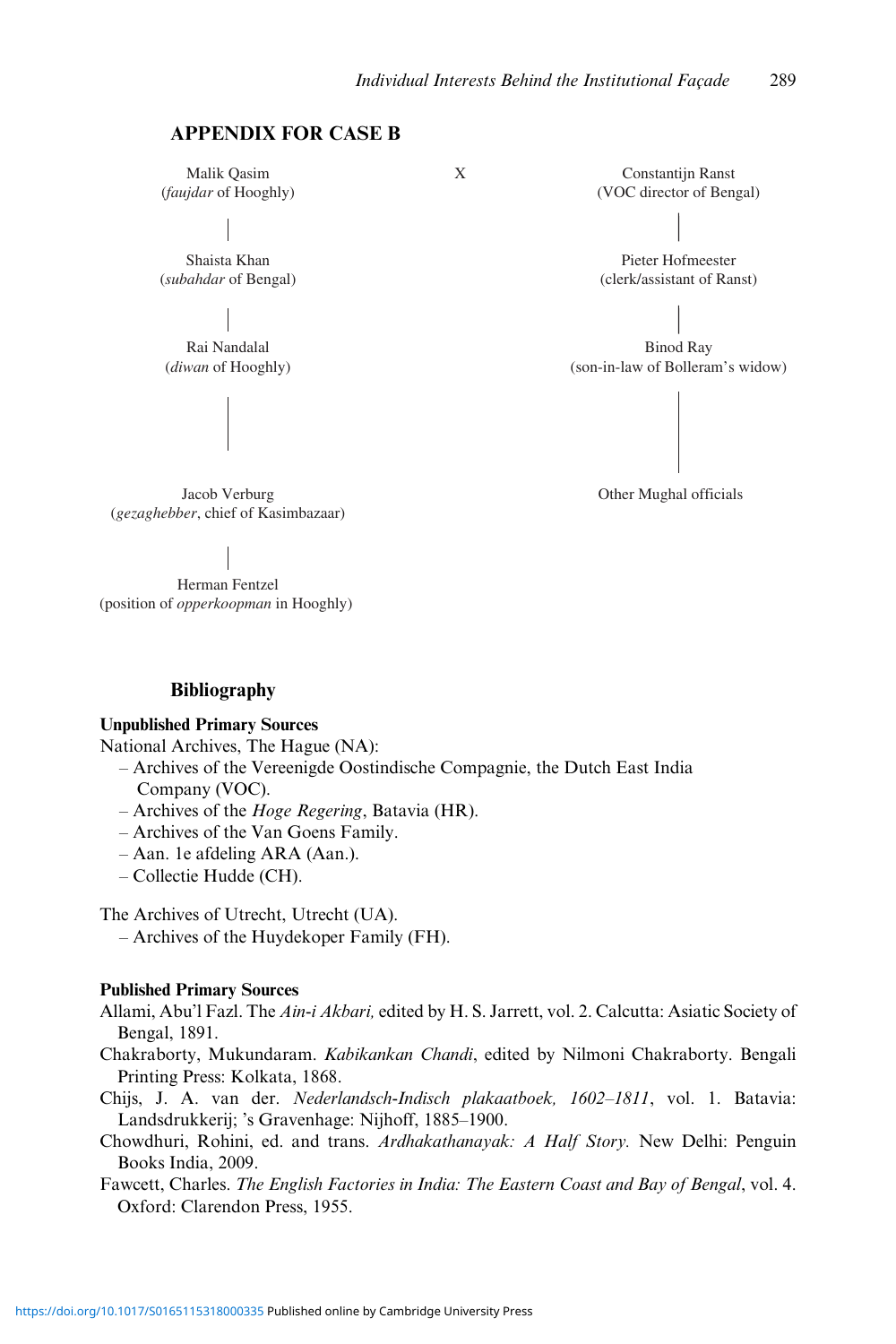- <span id="page-11-0"></span>Hulshof, A. H. A. van Reede tot Drakestein: journaal van zijn verblijf aan de kaap. Utrecht: Kemink, 1941.
- Mees, W. Fruin. Dagh-Register gehouden int casteel Batavia vant passerende daer ter plaetse als over geheel Nederlandts-India, 1682. Batavia: G. Kolff & Co., 1928.
- Reimers, E. Memoirs of Ryckloff van Goens governor of Ceylon delivered to his successors Jacob Hustaart on December 26, 1663 and Ryckloff van Goens the Younger on April 12, 1675/ trans. from the original by E. Reimers. Memorieën door den afgaanden heer gouverneur van Ceylon Ryckloff van Goens aan desselfs vervangers Jacob Hustaart, ged.: 26en December 1663, en Ryckloff van Goens de jonge, ged.: 12en April, 1675. Colombo: Ceylon Government Press, 1932.

# Secondary Sources

- Adams, Julia. The Familial State: Ruling Families and Merchant Capitalism in Early Modern Europe. New York: Cornell University Press, 2005.
- Alpers, Edward A. "Africa and Africans in the Making of Early Modern India." In The Indian Ocean in the Making of Early Modern India, edited by Pius Malekandathil, 61–74. New Delhi: Manohar Publishers, 2016.
- Benton, Lauren. Law and Colonial Cultures: Legal Regimes in World History, 1400–1900. Cambridge: Cambridge University Press, 2004.
- Benton, Lauren and Devin Jacob. "Imperial Circuits of Law: Dutch East India Company Sovereignty." Transnational Legal Theory 2:1 (2011): 119–25.
- Bose, Sugata. A Hundred Horizons: The Indian Ocean in the Age of Global Empire. Cambridge, Mass.: Harvard University Press, 2009.
- Chatterjee, Kumkum. 2009 The Cultures of History in Early Modern India: Persianization and Mughal Culture in Bengal. India: Oxford University Publishers (OUP).
- Chatterjee, Nandini. "Reflections on Religious Difference and Permissive Inclusion in Mughal Law." Journal of Law and Religion 29:3 (2014): 396–415.
- Curley, David. Poetry and History: Bengali Mangal-kabya and Social Change in Precolonial Bengal. Western Washington University: Western CEDAR, 2008. [https://cedar.wwu.edu/](https://cedar.wwu.edu/cedarbooks/5/) [cedarbooks/5/](https://cedar.wwu.edu/cedarbooks/5/).
- Gaastra, F. S. "Competition or Collaboration? Relations between the Dutch East India Company and Indian Merchants around 1680." In Merchants, Companies and Trade: Europe and Asia in the Early Modern Era, edited by Sushil Chaudhury and Michel Morineau, 189–201. Cambridge: Cambridge University Press, 1999.
- ——. "Constantijn Ranst en de corruptie onder het personeel van de VOC te Bengalen, 1669– 1673." In Bestuurders en Geleerden, edited by S. Groenveld et al., 126–36. Amsterdam: De Bataafsche Leeuw, 1985.
- Gommans, Jos, et al. Grote Atlas van de Verenigde Oost-Indische Compagnie: Voor-Indië, Perzië, Schiereiland, vol. 6. Voorburg: Asia Maior/Atlas Maior.
- Gupta, Ashin Das. "Indian Merchants in the Age of Partnership, c. 1500-1800." In The World of the Indian Ocean Merchant, 1500-1800, edited by Uma Das Gupta, 122–133. New Delhi: Oxford University Press, 2001.
- Heniger, J. Hendrik Adriaan van Reede tot Drakenstein (1636–1691) and Hortus Malabaricus. Rotterdam: A. A. Balkema, 1986.
- Hoenderboom, M. P. and A. D. N. Kerkhoff. "Corruption and Capability in the Dutch Republic: The Case of Lodewijk Huygens (1676)." Public Voices 10:2 (2008): 7–24.
- Janssen, Geert H. "Patronage en corruptie: publieke en private rollen van een stadhouder in de Republiek." Tijdschrift voor Sociale en Economische Geschiedenis 2:4 (2005): 47–67.
- Knaap, Gerrit. "De "Core Business" van de VOC: markt, macht en mentaliteit vanuit overzees perspectief". Oration, Utrecht University, 2014.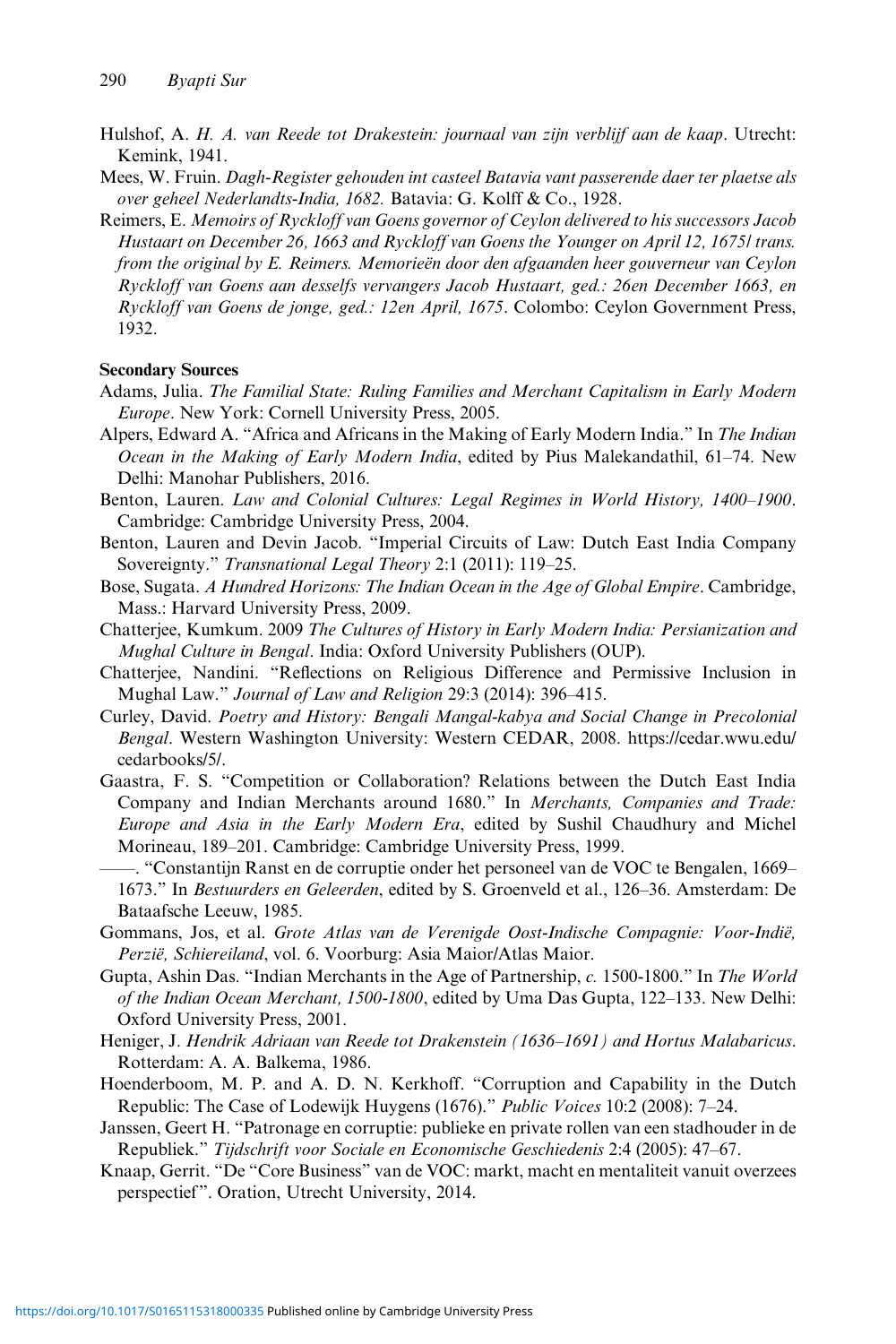- <span id="page-12-0"></span>Kooijmans, L. Vriendschap en de kunst van het overleden in de zeventiende en achttiende eeuw. Amsterdam: Bakker, 1997.
- Lequin, Frank. Het Personeel van de Verenigde Oost-Indische Compagnie in Azië in de 18<sup>e</sup> eeuw: meer in het bijzonder in de vestiging Bengalen. Alphen aan den Rijn: Canaletto/ Repro-Holland, 2005.
- Lindemann, Mary. "Dirty Politics or 'Harmonie'?: Defining Corruption in Early Modern Amsterdam and Hamburg." Journal of Social History 45:3 (2012): 582–604.
- McVay, Pamela. "Private Trade and Elite Privilege. The Trial of Nicolaas Schagen, Director of Bengal." Itinerario 20 (1996): 69–86.
- Meersbergen, Guido van. "Kijken en bekeken worden: een Nederlandse gezant in Delhi, 1677– 1678." In Aan de overkant: ontmoetingen in dienst van de VOC en WIC (1600–1800), edited by Lodewijk Wagenaar, 201–16. Leiden: Sidestone Press, 2015.
- Mukherjee, Rila. "Mobility in the Bay of Bengal World: Medieval Raiders, Traders, States and the Slaves." Indian Historical Review 36:1 (2009): 109–29.
- Mukherjee, Rila and Radhika Seshan. "Introduction: Approaches to a Water History." Water History Journal 7:2 (2015): 147–49.
- Prakash, Om. "The Dutch East India Company in Bengal: Trade Privileges and Problems, 1633–1712." The Indian Economic and Social History Review 9:3 (1972): 258–87.
- ——. The Dutch East India Company and the Economy of Bengal, 1630–1720. Delhi: Manohar Publishers, 2012.
- ——. "European Trade and South Asian Economies: Some Regional Contrasts, 1600–1800." In Companies and Trade: Essays on Overseas Trading Companies during the Ancien Régime, edited by Leonard Blussé and F. S. Gaastra, 189–205. The Hague: Leiden University Press, 1981.
- Subrahmanyam, Sanjay. Explorations in Connected History: Mughals and Franks. New Delhi: Oxford University Press, 2005.
- Subrahmanyam, Sanjay and C. A. Bayly. "Portfolio Capitalists and the Political Economy of Early Modern India." Indian Economic and Social History Review 25:4 (1988): 401–24.
- Sur, Byapti. "The Dutch East India Company through the Local Lens: Exploring the Dynamics of Indo-Dutch Relations in Seventeenth-Century Bengal." Indian Historical Review 44:1 (2017): 62–91.
- Tracy, James D. "Asian Despotism? Mughal Government as Seen from the Dutch East India Company Factory in Surat." Journal of Early Modern History 3:3 (1999): 256–80.
- Vink, Markus. ""The World's Oldest Trade": Dutch Slavery and Slave Trade in the Indian Ocean in the Seventeenth Century." Journal of World History 14:2 (2003): 131–77.
- Wagenaar, Pieter. "Extortion and Abuse of Power in the Dutch Republic: The Case of Bailiff Lodewijk van Alteren." International Journal of Public Administration 34:11 (2011): 731–40.
- Wamelen, Carla van. Family life onder de VOC: een handelscompagnie in huwelijks- en gezinszaken. Hilversum: Verloren, 2014.

# **Notes**

\* Byapti Sur is currently pursuing her PhD in history from Leiden University, the Netherlands. She works with Prof. Jos Gommans and Dr. Lodewijk Wagenaar on VOC dynamics in the Dutch politics of morality and corruption. The author is grateful to Dr. Alicia Schrikker and Dr. Tilottama Mukherjee for reading

this paper and providing useful feedback and suggestions. Dr. Sanne Ravensbergen and Dr. Mahmood Kooria have also been very helpful with reading and discussing this article.

- 1 [Bose,](#page-11-0) A Hundred Horizons, 5–6.
- 2 Mukherjee and Seshan, "Approaches," 149.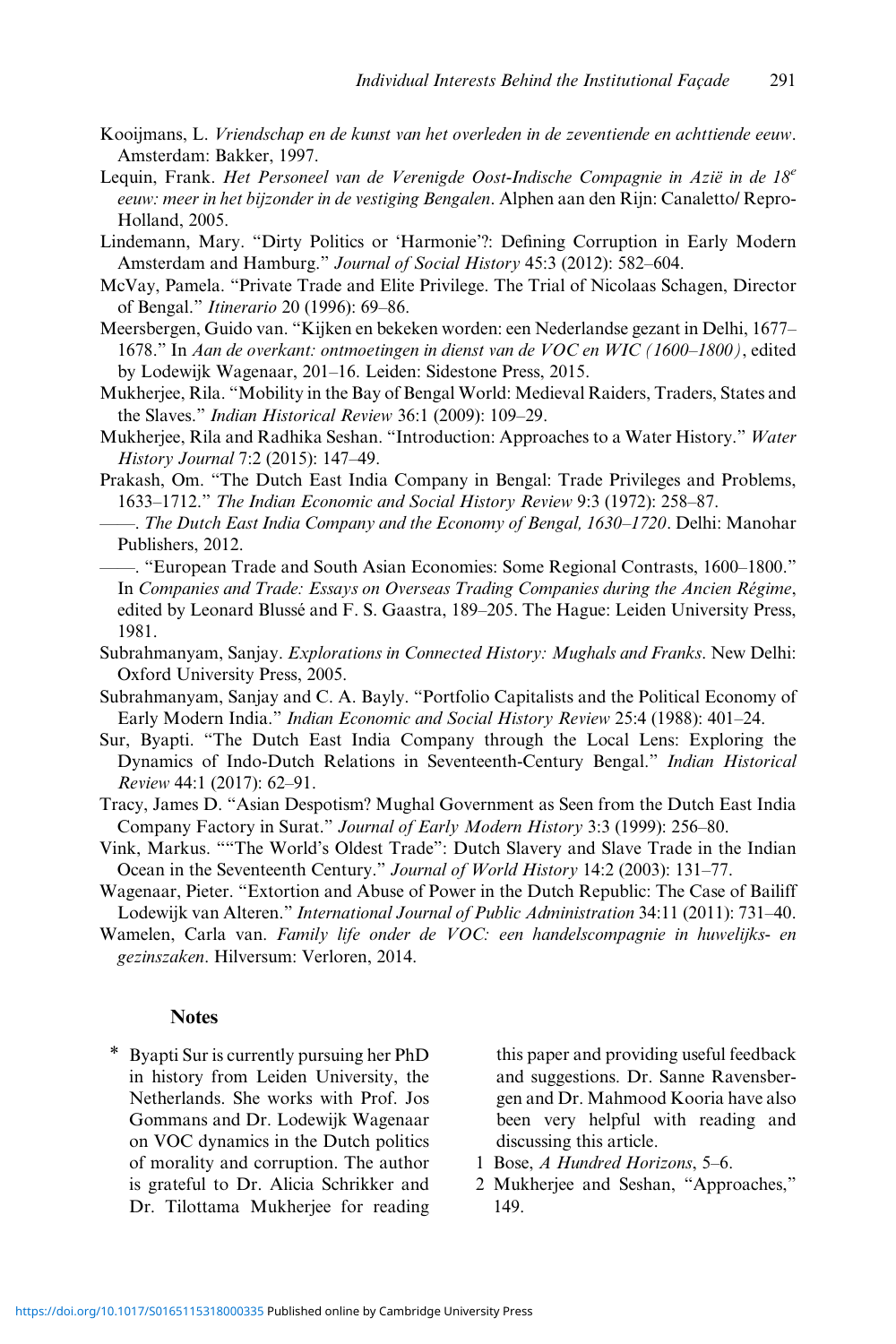- 3 [Mukherjee,](#page-12-0) "Mobility in the Bay of Bengal," 109–29.
- 4 Abu'l Fazl Allami, Ain-i Akbari, vol. 2, 129.
- 5 [Prakash,](#page-12-0) "The Dutch East India Company in Bengal," 267–8.
- 6 Ibid., 258–87.
- 7 Hooghly, as the former Portuguese settlement, was used by the VOC in the beginning. But after it was washed away in the flood of 1656, Chinsurah came to function as an alternative post of the Company. However, the VOC records continued to be refer to it as Hooghly. See [Gommans](#page-11-0) et al., Grote Atlas, 28.
- 8 This is recorded in the missive of Van Reede, while describing his stay as the commissioner in Bengal in 1684. The villages were leased out earlier in 1656. NA, Letter from Hendrik Adriaan van Reede from Hooghly to the Heren XVII 9 December 1686, VOC 1421: 75v.; [Prakash,](#page-12-0) The Dutch East India Company and the Economy of Bengal, 40.
- 9 [Knaap,](#page-11-0) "De "Core Business" van de VOC," 19; [Prakash,](#page-12-0) "European Trade," 196.
- 10 [Prakash,](#page-12-0) "The Dutch East India Company in Bengal," 280–5; [Gaastra,](#page-11-0) "Competition or Collaboration?" 189–201.
- 11 Das [Gupta,](#page-11-0) "Indian Merchants," 122–33.
- 12 [Subrahmanyam](#page-12-0), Explorations in Connected History, 1–20.
- 13 [Vink](#page-12-0), "The World's," 140-2; [Alpers,](#page-11-0) "Africa and Africans," 67.
- 14 To clarify further, it has been shown in recent research that both the Islamic and non-Islamic plaintiffs in the Mughal empire had their criminal as well as civil cases registered at the Mughal qazi's court. [Chatterjee,](#page-11-0) "Reflections," 396–415.
- 15 The EIC, too, were subjected to the qazi's jurisdiction in cases involving locals or even the VOC officials. See Fawcett, The English Factories, 200.
- 16 The vrijburgers were those European servants who had completed the tenure of their contract with the VOC and were allowed to either repatriate back or settle

as married or unmarried citizens in Asia and continue trading on their own account (in goods over which the VOC had no monopoly). They were allowed to live only in certain restricted areas with the permission of the Governor and the Council. They were nevertheless subjected to the jurisdiction of the VOC in Asia. For details see Chijs, Plakaatboek vol. 1, 46–52; Van [Wamelen](#page-12-0), Family life, 107–9.

- 17 Corruption here largely referred to actions that were considered illegal in terms of violating the Company's statutes. The word "corruption" (corruptie) was clearly present in the administrative vocabulary of the time. See NA, Letter of Van Reede from Hooghly to the Governor-General and the Raad van Indië 18 March 1686, VOC 1421: 235v.; NA, Letter to Van Reede in Bengal from Camphuys and the Raad van Indië in Batavia 23 August 1686, VOC 1421: 364v., 365r., 365v.; [Lindemann,](#page-12-0) "Dirty Politics," 582–604; [Janssen,](#page-11-0) "Patronage en corruptie," 47–67. For corruption of the VOC in Bengal in the eighteenth century see, [Lequin](#page-12-0), Het personeel.
- 18 NA, Resolution of the Heren XVII in Amsterdam 20 Oct 1684, VOC 109: fol. not numbered.
- 19 NA, Instructions for Van Reede from the Heren XVII in December 1684, CH 38: fol. not numbered.
- 20 NA, Fragment-report about Ceylon and the actions of Van Goens 30 November 1680, Archives of Family Van Goens 18: fol. not numbered; [Heniger](#page-11-0), Hendrik Adriaan, 9, 51–2. For the conflict between Van Reede and Van Goens Jr. see Hulshof, H. A. van Reede, 48.
- 21 NA, Letter from Van Reede in Bengal to Heren XVII 9 December 1686, VOC 1421: 37v.– 38r.
- 22 NA, Letter written by Rijkloff van Goens Jr. in Amsterdam to Johannes Hudde, 14 September 1683, CH 5: fol. not numbered.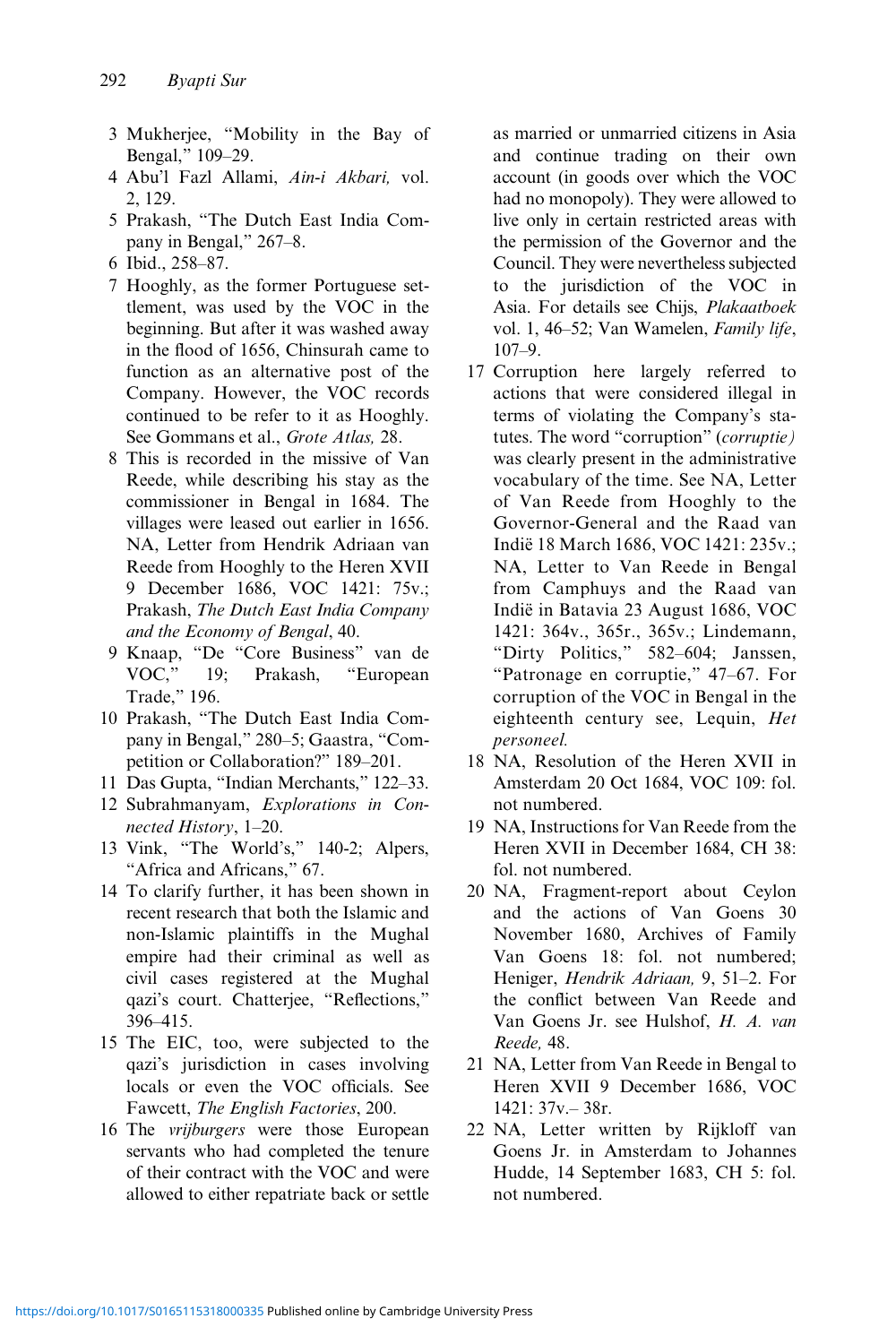- 23 [Kooijmans.](#page-12-0) Vriendschap: Adams. The Familial State.
- 24 [Wagenaar.](#page-12-0) "Extortion and Abuse," 731–40; [Hoenderboom and Kerkhoff,](#page-11-0) "Corruption and Capability," 7–24.
- 25 Huydekoper wrote in one of his letters: "I had contributed a lot to the advancement of the lord of Mijdrecht." UA, Letter written by Joan Huydekoper van Maarsseveen from Amsterdam to Simon van der Stel in the Cape, 7 October 1685, FH 60: fol. not numbered.
- 26 For the trial of Schagen see, [McVay,](#page-12-0) "Private Trade," 69–86.
- 27 NA, Letter from Van Goens Jr. in Amsterdam 14 September 1683, CH 5: fol. not numbered.
- 28 NA, Account books of the three Company's merchants and their embezzlement with the Company's officials in Hooghly 15 December 1686, VOC 1422: 1094r.
- 29 NA, Memoire for Jacob Verburg by director François de Haze 22 June 1675, VOC 1313: 156r.v.
- 30 NA, Extract from the account book of Kalyan Das 15 April 1686, VOC 1422: 1081r.–1086v.
- 31 NA, Extract from the account book of Jai Biswas in Hooghly 15 April 1686, VOC 1422: 1092r.; Compendium of illegal trade accounts conducted by Jan Pit in Hooghly 15 December 1686, VOC 1422: 1168r.
- 32 NA, Instructions and Regulations of the commissioner Van Reede for the succeeding directors in Bengal 26 February 1687, HR 241: fol. not numbered.
- 33 NA, Instructions from the Heren XVII for Van Reede as the commissioner written in Amsterdam December 1684, CH 38: 3r.
- 34 Chijs, Plakaatboek, vol. 1, 308.
- 35 [Benton](#page-11-0), Law and Colonial Cultures, 17, 147
- 36 Ibid.,147.
- 37 NA, Letter written by the secretary, Adriaen van Ommen to Marten Huijsman and his council in Hooghly 1 September 1684, Aan. 9615: 405.
- 38 NA, Letter written by Isaac Soolmans to Marten Huijsman in Hooghly 10 November 1684, Aan. 9615: 517.
- 39 NA, Letter from Marten Huijsman to the commissioner-general, Isaac Soolmans in Hooghly 10 November 1684, Aan. 9615: 519–21.
- 40 NA, Instructions of the commissioner Van Reede for the succeeding directors of Bengal 26 February 1687, HR 241: fol. not numbered.
- 41 Ibid.
- 42 NA, Memoire for Jacob Verburg and his assistant, Jan Pit by François de Haze 22 June 1675, VOC 1313: 157.
- 43 Chowdhuri, Ardhakathanayak, 149–51.
- 44 Ibid., 31.
- 45 For the description and historical validity of the Mangalkavya texts see [Curley,](#page-11-0) Poetry and History; [Chatterjee](#page-11-0), The Cultures of History.
- 46 Chakraborty, Kabikankan, 74.
- 47 [Prakash](#page-12-0), "The Dutch East India Company in Bengal," 286; [Gaastra,](#page-11-0) "Constantijn Ranst," 126–36. Recently this has also been referred to by Guido van [Meersbergen](#page-12-0) and me. See, [Meersbergen,](#page-12-0) "Kijken en bekeken," 203. Parts of this article were published in [Sur,](#page-12-0) "The Dutch East India Company," 84–8. Om Prakash reads the name Bolleram as Bhola Ram and later Gaastra too uses it. In my previous article, I chose Boloram because it sounded phonetically more plausible. Here, I have retained the name Bolleram as it was found in the sources.
- 48 I cannot reconstruct with certainty the part of the qazi's trial from the Dutch sources. However, what is important to note here is the fact that it is referred to in the official reports of the VOC for the case of Ranst.
- 49 [Prakash](#page-12-0), The Dutch East India Company and the Economy of Bengal, 86; [Gaastra,](#page-11-0) "Constantijn Ranst," 128.
- 50 The qazi is described as the "moors prester" (Islamic priest). NA, Report on the case of 1960 rupees extracted from